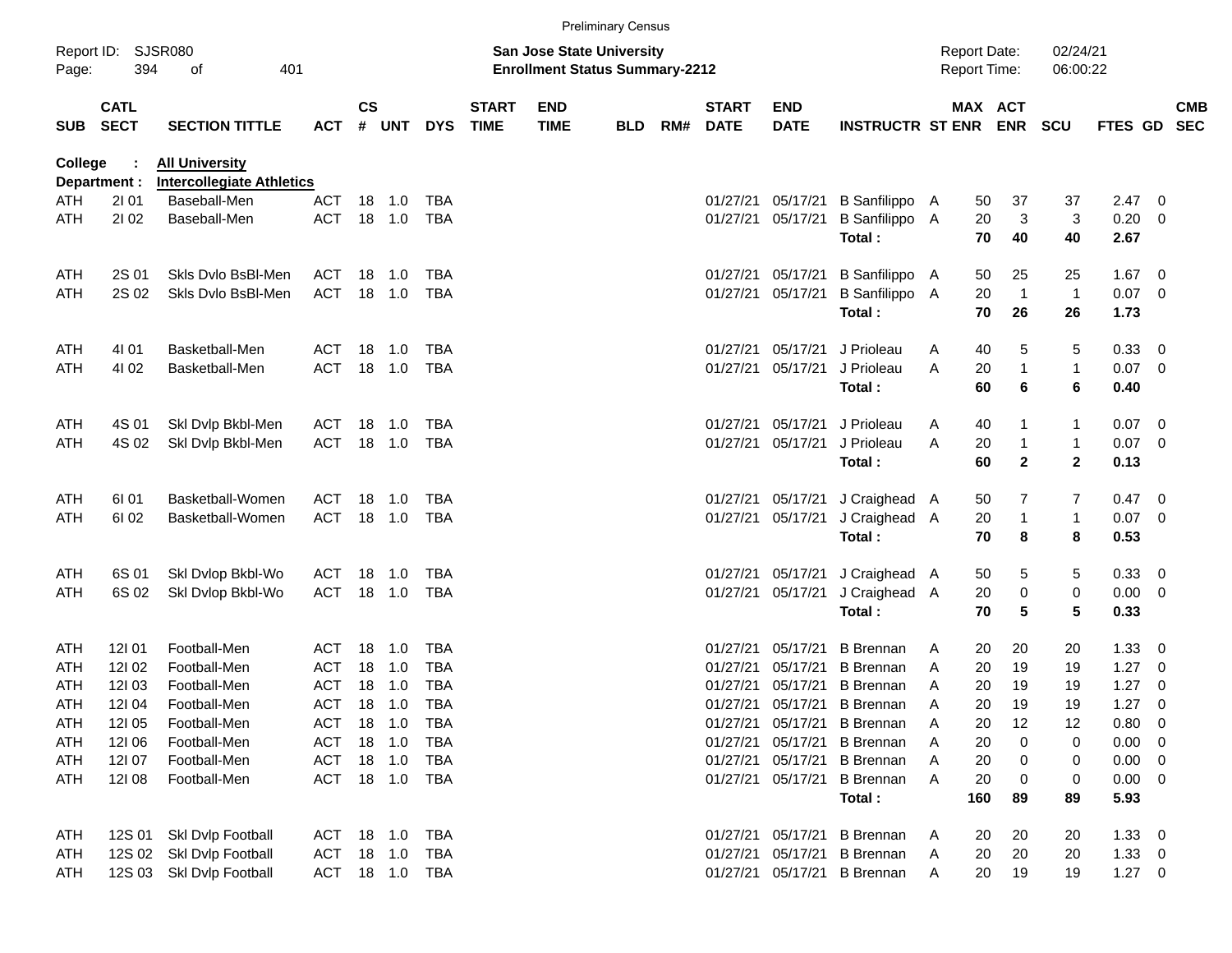| <b>Preliminary Census</b> |  |
|---------------------------|--|
|---------------------------|--|

| Report ID: SJSR080<br>395<br>Page: |                            | 401<br>of                                            |                   |               |                  |                          |                             | San Jose State University<br><b>Enrollment Status Summary-2212</b> |            |     |                             |                           |                                                 |        | <b>Report Date:</b><br><b>Report Time:</b> |                      | 02/24/21<br>06:00:22 |                  |                         |            |
|------------------------------------|----------------------------|------------------------------------------------------|-------------------|---------------|------------------|--------------------------|-----------------------------|--------------------------------------------------------------------|------------|-----|-----------------------------|---------------------------|-------------------------------------------------|--------|--------------------------------------------|----------------------|----------------------|------------------|-------------------------|------------|
| <b>SUB</b>                         | <b>CATL</b><br><b>SECT</b> | <b>SECTION TITTLE</b>                                |                   | $\mathsf{cs}$ | ACT # UNT        | <b>DYS</b>               | <b>START</b><br><b>TIME</b> | <b>END</b><br><b>TIME</b>                                          | <b>BLD</b> | RM# | <b>START</b><br><b>DATE</b> | <b>END</b><br><b>DATE</b> | <b>INSTRUCTR ST ENR ENR</b>                     |        | MAX ACT                                    |                      | SCU                  | FTES GD SEC      |                         | <b>CMB</b> |
| ATH<br>ATH                         |                            | 12S 04 Skl Dvlp Football<br>12S 05 Skl Dvlp Football | ACT<br><b>ACT</b> |               | 18 1.0<br>18 1.0 | <b>TBA</b><br><b>TBA</b> |                             |                                                                    |            |     |                             | 01/27/21 05/17/21         | <b>B</b> Brennan<br>01/27/21 05/17/21 B Brennan | A<br>A | 20<br>20                                   | 21<br>$\mathbf{1}$   | 21<br>$\mathbf{1}$   | 1.40<br>$0.07$ 0 | $\overline{\mathbf{0}}$ |            |
| ATH                                |                            | 12S 06 Skl Dvlp Football                             | ACT 18 1.0        |               |                  | TBA                      |                             |                                                                    |            |     |                             |                           | 01/27/21 05/17/21 B Brennan                     | A      | 20                                         | 0                    | 0                    | $0.00 \t 0$      |                         |            |
| ATH                                |                            | 12S 07 Skl Dvlp Football                             | ACT 18 1.0        |               |                  | TBA                      |                             |                                                                    |            |     |                             |                           | 01/27/21 05/17/21 B Brennan                     | A      | 20                                         | 3                    | 3                    | $0.20 \ 0$       |                         |            |
| ATH                                |                            | 12S 08 Skl Dvlp Football                             | ACT 18 1.0        |               |                  | TBA                      |                             |                                                                    |            |     |                             |                           | 01/27/21 05/17/21 B Brennan                     | A      | 20                                         | $\pmb{0}$            | $\mathbf 0$          | $0.00 \t 0$      |                         |            |
|                                    |                            |                                                      |                   |               |                  |                          |                             |                                                                    |            |     |                             |                           | Total:                                          |        | 160                                        | 84                   | 84                   | 5.60             |                         |            |
| ATH                                | 14I 01                     | Golf-Men                                             | ACT 18 1.0        |               |                  | TBA                      |                             |                                                                    |            |     |                             |                           | 01/27/21 05/17/21 J Kennaday A                  |        | 25                                         | 10                   | 10                   | $0.67$ 0         |                         |            |
|                                    |                            |                                                      |                   |               |                  |                          |                             |                                                                    |            |     |                             |                           | Total:                                          |        | 25                                         | 10                   | 10                   | 0.67             |                         |            |
| ATH                                |                            | 14S 01 Skl Dvlp Golf-Men                             |                   |               | ACT 19 1.0 TBA   |                          |                             |                                                                    |            |     |                             |                           | 01/27/21 05/17/21 J Kennaday A                  |        | 25                                         | 6                    | 6                    | $0.40 \quad 0$   |                         |            |
|                                    |                            |                                                      |                   |               |                  |                          |                             |                                                                    |            |     |                             |                           | Total:                                          |        | 25                                         | 6                    | 6                    | 0.40             |                         |            |
| ATH                                | 16101                      | Golf-Women                                           | ACT 19 1.0        |               |                  | TBA                      |                             |                                                                    |            |     |                             | 01/27/21 05/17/21         | D Dormann A                                     |        | 25                                         | $\overline{2}$       | $\overline{2}$       | $0.13 \quad 0$   |                         |            |
|                                    |                            |                                                      |                   |               |                  |                          |                             |                                                                    |            |     |                             |                           | Total:                                          |        | 25                                         | $\mathbf{2}$         | $\mathbf{2}$         | 0.13             |                         |            |
| ATH                                |                            | 16S 01 SkI Dvlp Golf-Wo                              | ACT 19 1.0        |               |                  | TBA                      |                             |                                                                    |            |     |                             | 01/27/21 05/17/21         | D Dormann A                                     |        | 25                                         | $\mathbf{1}$         | $\mathbf{1}$         | $0.07 \ 0$       |                         |            |
|                                    |                            |                                                      |                   |               |                  |                          |                             |                                                                    |            |     |                             |                           | Total:                                          |        | 25                                         | $\blacktriangleleft$ | $\mathbf{1}$         | 0.07             |                         |            |
| ATH                                | <b>20101</b>               | Gymnastics-Women ACT 19 1.0 TBA                      |                   |               |                  |                          |                             |                                                                    |            |     |                             | 01/27/21 05/17/21         | J Bowers                                        | A      | 50                                         | 14                   | 14                   | $0.93$ 0         |                         |            |
|                                    |                            |                                                      |                   |               |                  |                          |                             |                                                                    |            |     |                             |                           | Total:                                          |        | 50                                         | 14                   | 14                   | 0.93             |                         |            |
| ATH                                |                            | 20S 01 Skls Dvlp Gym-Wo                              | ACT 19 1.0        |               |                  | TBA                      |                             |                                                                    |            |     |                             | 01/27/21 05/17/21         | J Bowers                                        | A      | 20                                         | 10                   | 10                   | $0.67$ 0         |                         |            |
|                                    |                            |                                                      |                   |               |                  |                          |                             |                                                                    |            |     |                             |                           | Total:                                          |        | 20                                         | 10                   | 10                   | 0.67             |                         |            |
| ATH                                | <b>26101</b>               | Tennis-Women                                         | ACT 19 1.0        |               |                  | TBA                      |                             |                                                                    |            |     |                             |                           | 01/27/21 05/17/21 C Skorupka A                  |        | 40                                         | $\overline{c}$       | $\overline{a}$       | $0.13 \quad 0$   |                         |            |
|                                    |                            |                                                      |                   |               |                  |                          |                             |                                                                    |            |     |                             |                           | Total:                                          |        | 40                                         | $\overline{2}$       | $\overline{2}$       | 0.13             |                         |            |
| ATH                                |                            | 26S 01 Skl Dvlp Ten-Wo                               | ACT               |               | 19 1.0           | TBA                      |                             |                                                                    |            |     |                             |                           | 01/27/21 05/17/21 C Skorupka A                  |        | 40                                         | 0                    | 0                    | $0.00 \t 0$      |                         |            |
|                                    |                            |                                                      |                   |               |                  |                          |                             |                                                                    |            |     |                             |                           | Total:                                          |        | 40                                         | 0                    | 0                    | 0.00             |                         |            |
| ATH                                |                            | 301 01 Soccer-Men                                    |                   |               | ACT 19 1.0 TBA   |                          |                             |                                                                    |            |     |                             | 01/27/21 05/17/21 S Tobin |                                                 | Α      | 50                                         | 17                   | 17                   | $1.13 \ 0$       |                         |            |
|                                    |                            |                                                      |                   |               |                  |                          |                             |                                                                    |            |     |                             |                           | Total:                                          |        | 50                                         | 17                   | 17                   | 1.13             |                         |            |
| ATH                                |                            | 30S 01 Skls Dvlp Soccer                              | ACT 19 1.0 TBA    |               |                  |                          |                             |                                                                    |            |     |                             | 01/27/21 05/17/21 S Tobin |                                                 | A      | 50                                         | 13                   | 13                   | $0.87$ 0         |                         |            |
|                                    |                            |                                                      |                   |               |                  |                          |                             |                                                                    |            |     |                             |                           | Total:                                          |        | 50                                         | 13                   | 13                   | 0.87             |                         |            |
| ATH                                | 32101                      | Softball-Women                                       | ACT 18 1.0 TBA    |               |                  |                          |                             |                                                                    |            |     |                             |                           | 01/27/21 05/17/21 T Lohmann A                   |        | 50                                         | 14                   | 14                   | $0.93 \ 0$       |                         |            |
|                                    |                            |                                                      |                   |               |                  |                          |                             |                                                                    |            |     |                             |                           | Total:                                          |        | 50                                         | 14                   | 14                   | 0.93             |                         |            |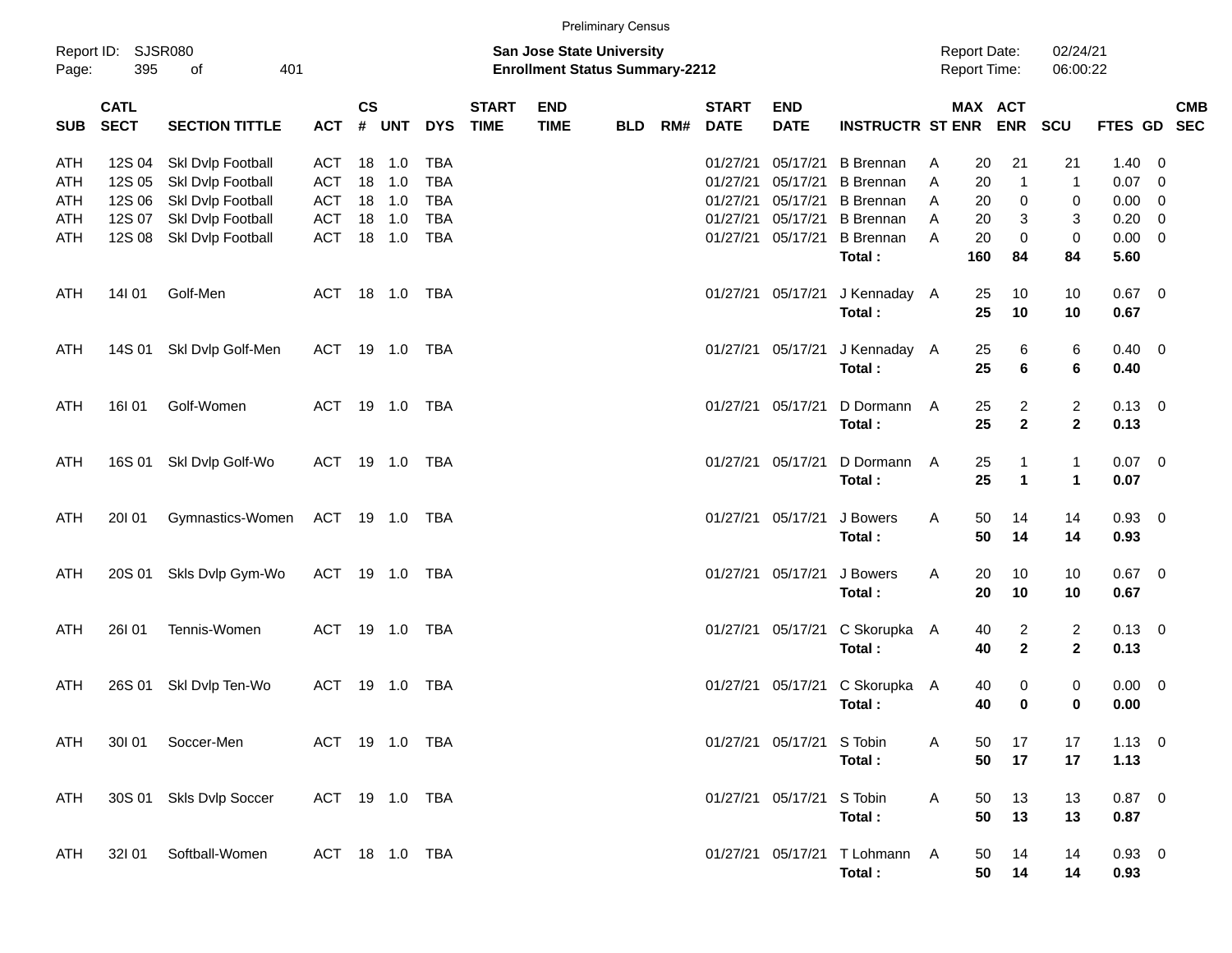|                                                 | <b>Preliminary Census</b>  |                           |                |               |       |            |                             |                                                                    |            |     |                             |                           |                             |                                            |                      |                      |                     |  |            |
|-------------------------------------------------|----------------------------|---------------------------|----------------|---------------|-------|------------|-----------------------------|--------------------------------------------------------------------|------------|-----|-----------------------------|---------------------------|-----------------------------|--------------------------------------------|----------------------|----------------------|---------------------|--|------------|
| Report ID: SJSR080<br>396<br>401<br>Page:<br>of |                            |                           |                |               |       |            |                             | San Jose State University<br><b>Enrollment Status Summary-2212</b> |            |     |                             |                           |                             | <b>Report Date:</b><br><b>Report Time:</b> |                      | 02/24/21<br>06:00:22 |                     |  |            |
| <b>SUB</b>                                      | <b>CATL</b><br><b>SECT</b> | <b>SECTION TITTLE</b>     | <b>ACT</b>     | $\mathsf{cs}$ | # UNT | <b>DYS</b> | <b>START</b><br><b>TIME</b> | <b>END</b><br><b>TIME</b>                                          | <b>BLD</b> | RM# | <b>START</b><br><b>DATE</b> | <b>END</b><br><b>DATE</b> | <b>INSTRUCTR ST ENR ENR</b> |                                            | MAX ACT              | <b>SCU</b>           | FTES GD SEC         |  | <b>CMB</b> |
| ATH                                             |                            | 32S 01 SkI Dvlp Sftbl Wo  | ACT 18 1.0 TBA |               |       |            |                             |                                                                    |            |     |                             | 01/27/21 05/17/21         | T Lohmann<br>Total:         | 50<br>A<br>50                              | 12<br>12             | 12<br>12             | $0.80 \ 0$<br>0.80  |  |            |
| ATH                                             | 34101                      | Swimming-Women            | ACT 19 1.0 TBA |               |       |            |                             |                                                                    |            |     |                             | 01/27/21 05/17/21         | S Hopkins<br>Total:         | 50<br>A<br>50                              | 10<br>10             | 10<br>10             | $0.67$ 0<br>0.67    |  |            |
| ATH                                             | 34S 01                     | Skl Dvlp Swim-Wo          | ACT 19 1.0 TBA |               |       |            |                             |                                                                    |            |     |                             | 01/27/21 05/17/21         | S Hopkins<br>Total:         | 50<br>A<br>50                              | 5<br>$5\phantom{.0}$ | $\mathbf 5$<br>5     | $0.33 \ 0$<br>0.33  |  |            |
| ATH                                             | 36I 01                     | Volleyball-Women          | ACT 18 1.0 TBA |               |       |            |                             |                                                                    |            |     |                             | 01/27/21 05/17/21         | <b>T</b> Kersten<br>Total:  | 50<br>Α<br>50                              | 20<br>20             | 20<br>20             | $1.35$ 1<br>1.35    |  |            |
| ATH                                             | 36S 01                     | Skls Dvlp Vlybl-Wo        | ACT 18 1.0 TBA |               |       |            |                             |                                                                    |            |     |                             | 01/27/21 05/17/21         | <b>T</b> Kersten<br>Total:  | 20<br>Α<br>20                              | 16<br>16             | 16<br>16             | $1.08$ 1<br>1.08    |  |            |
| ATH                                             | 421 01                     | Cross Country Wmn         | ACT 18 1.0 TBA |               |       |            |                             |                                                                    |            |     |                             | 01/27/21 05/17/21         | K Reimer<br>Total:          | 30<br>Α<br>30                              | 13<br>13             | 13<br>13             | $0.87 \ 0$<br>0.87  |  |            |
| ATH                                             | 42S 01                     | Skls Dvlp Crs Ctry        | ACT 18 1.0 TBA |               |       |            |                             |                                                                    |            |     | 01/27/21 05/17/21           |                           | K Reimer<br>Total:          | 30<br>Α<br>30                              | 8<br>8               | 8<br>8               | $0.53 \ 0$<br>0.53  |  |            |
| ATH                                             | 44101                      | Soccer Women              | ACT 18 1.0 TBA |               |       |            |                             |                                                                    |            |     |                             | 01/27/21 05/17/21         | L Hanson<br>Total:          | 30<br>Α<br>30                              | 25<br>25             | 25<br>25             | $1.67$ 0<br>1.67    |  |            |
| ATH                                             | 44S 01                     | Skls Dvlp Soccer W        | ACT 18 1.0 TBA |               |       |            |                             |                                                                    |            |     |                             | 01/27/21 05/17/21         | L Hanson<br>Total:          | 30<br>Α<br>30                              | 12<br>12             | 12<br>12             | $0.80 \ 0$<br>0.80  |  |            |
| ATH                                             | 46I01                      | Water Polo Women          | ACT 18 1.0     |               |       | TBA        |                             |                                                                    |            |     | 01/27/21 05/17/21           |                           | <b>B</b> Harberts<br>Total: | A<br>30<br>30                              | 16<br>16             | 16<br>16             | $1.07 \t 0$<br>1.07 |  |            |
| ATH                                             |                            | 46S 01 Skls Dvlp Wtr Plo  | ACT 18 1.0 TBA |               |       |            |                             |                                                                    |            |     |                             | 01/27/21 05/17/21         | <b>B</b> Harberts<br>Total: | A<br>30<br>30                              | 14<br>14             | 14<br>14             | 0.93 0<br>0.93      |  |            |
| ATH                                             | 48I 01                     | Cross Country Men         | ACT 18 1.0 TBA |               |       |            |                             |                                                                    |            |     |                             | 01/27/21 05/17/21         | K Reimer<br>Total:          | A<br>20<br>20                              | 16<br>16             | 16<br>16             | $1.07 \t 0$<br>1.07 |  |            |
| ATH                                             |                            | 48S 01 Skls Dvlp Crs Ctry | ACT 18 1.0 TBA |               |       |            |                             |                                                                    |            |     |                             | 01/27/21 05/17/21         | K Reimer<br>Total:          | A<br>20<br>20                              | 13<br>13             | 13<br>13             | $0.87$ 0<br>0.87    |  |            |